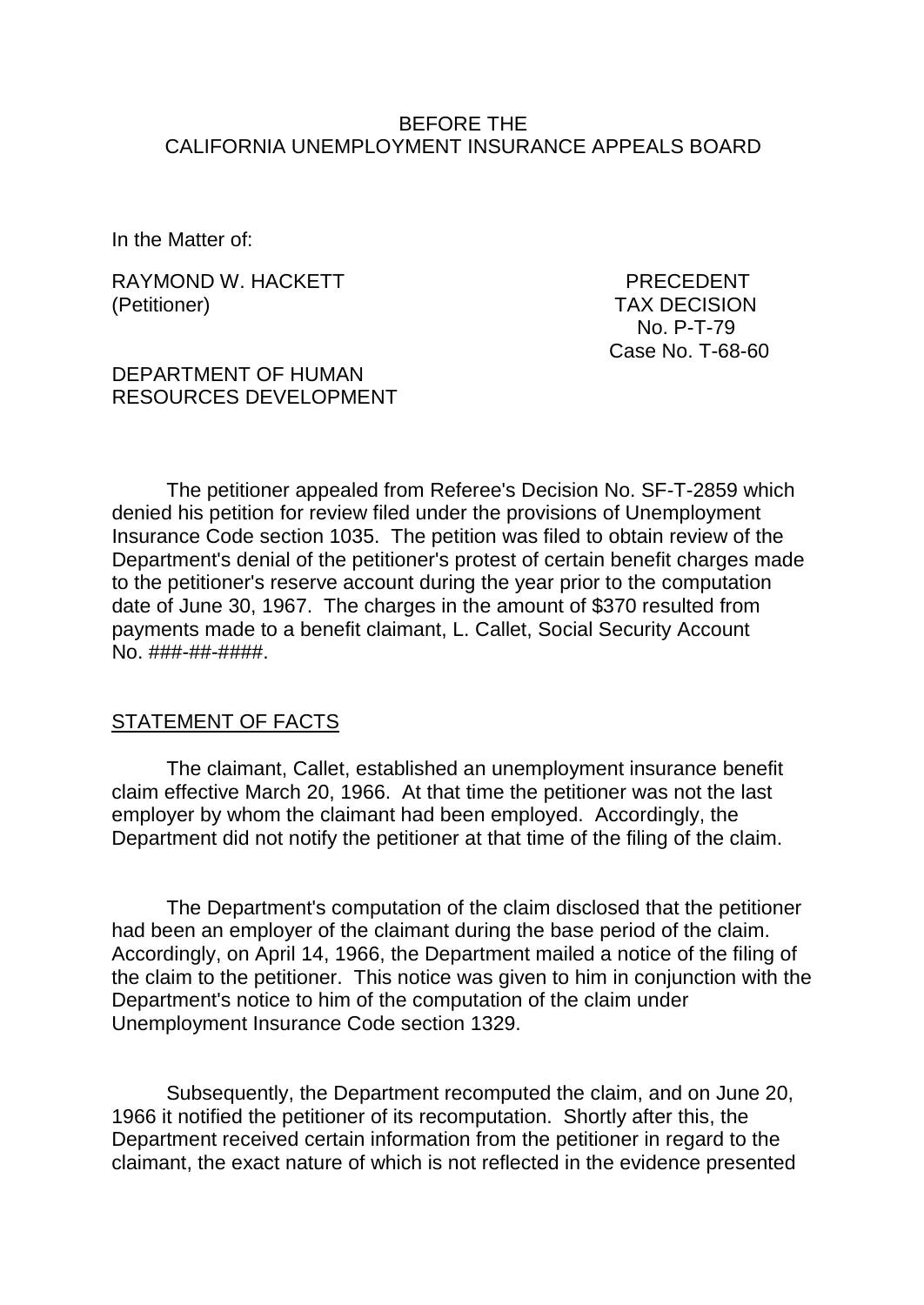at the referee's hearing. An indication of its character, however, is found in the fact that the pleadings are in agreement that information was furnished in regard to the cause of termination of the claimant's employment by the petitioner.

There is no indication in the record that the petitioner ever submitted any information to the Department in response to either notice pertaining to any facts which might affect the claimant's eligibility for benefits. Likewise, there is no indication in the record that the Department ever notified the petitioner of any determination of the claimant's eligibility for benefits. The only Departmental action which the record reflects as having been taken in response to the petitioner's submission of information was the Department's mailing of notice to the petitioner that he was not entitled to a ruling on this termination and that his reserve account would be subject to charges because he had not submitted his information within 15 days after he was first notified of the filing of the claim.

In an appeal promptly taken from this denial of a ruling, the petitioner contended that he had never received the first notice which the Department had mailed to him on April 14, 1966. This contention, however, was never resolved because the ruling denial appeal was dismissed on August 11, 1967 after the petitioner did not appear at a scheduled referee's hearing. Apparently the petitioner has now abandoned this contention, because at the referee's hearing in these proceedings he was asked about the receipt of this notice and testified as follows:

- "Q Did you get the notice of claim filed then, Mr. Hackett?
- "A I believe it was there. I don't have a record of that, but I am certain it did come, because we find very little fault from notices of the office from Sacramento."

Rather, the petitioner's contention now appears to be that he responded to the Department's notice of April 14, 1966. At the referee's hearing in the present proceedings, the petitioner was asked about this and responded in the following way:

- "Q Did you reply to that notice?
- "A I did and protested."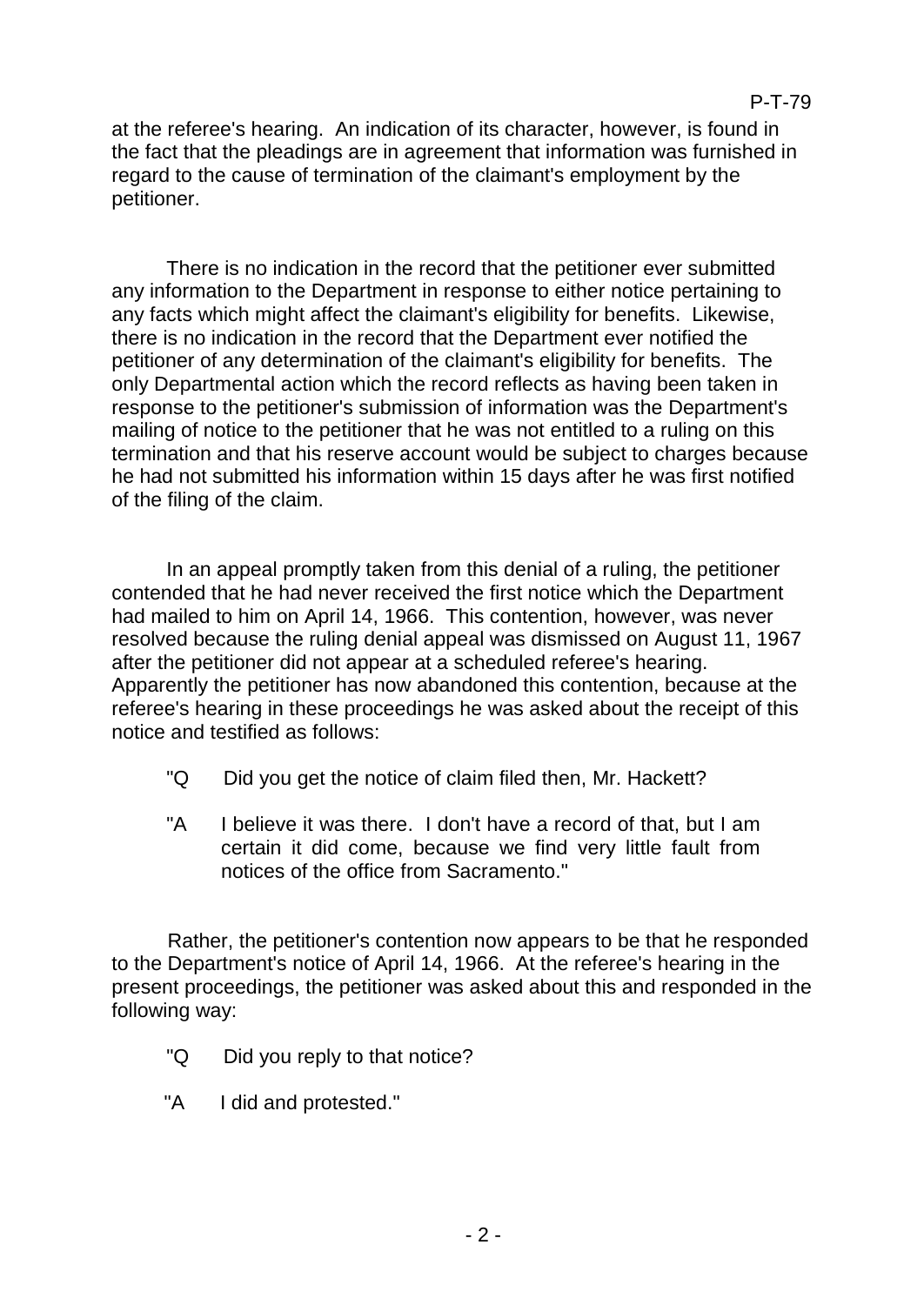Shortly thereafter, however, the petitioner expressed his lack of real knowledge about these details when he was asked the following:

- "Q The Department's records indicate that the Department mailed to you as a base period employer, a Notice of Claim Filed and the Computation of Benefit Amounts. However, they have no record of your submitting any written information in response to this claim notice.
- "A Yes. It's entirely possible. This is one facet of my business that Mrs. Hackett handles almost exclusively. I am not as conversant on this as I should be."

In regular course, the petitioner's account was charged with its proportionate share of the benefits paid to the claimant, Callet, on or before the computation date of June 30, 1967. These charges in the amount of \$370 appeared on a statement of charges to the petitioner's account which was mailed to the petitioner around November 1, 1967. The petitioner now protests these charges on four grounds:

- 1. That the petitioner never received the referee's decision dismissing his ruling denial appeal on August 11, 1967;
- 2. That the claimant left the petitioner's employ voluntarily without good cause;
- 3. That the petitioner had work available for the claimant at all times which the claimant chose not to accept; and
- 4. That union records can be checked to verify whether the claimant was among several musicians who have been collecting or trying to collect benefits on the petitioner's account while working for others who did not report their wages.

With respect to the dismissal of the petitioner's ruling denial appeal on August 11, 1967, the referee in the present proceedings pointed out to the petitioner that:

". . . Twice this matter was set for hearing. The first time, there was a nonappearance and request to reopen. Again, it was reopened and then a nonappearance. No further action was taken by you in respect to that matter."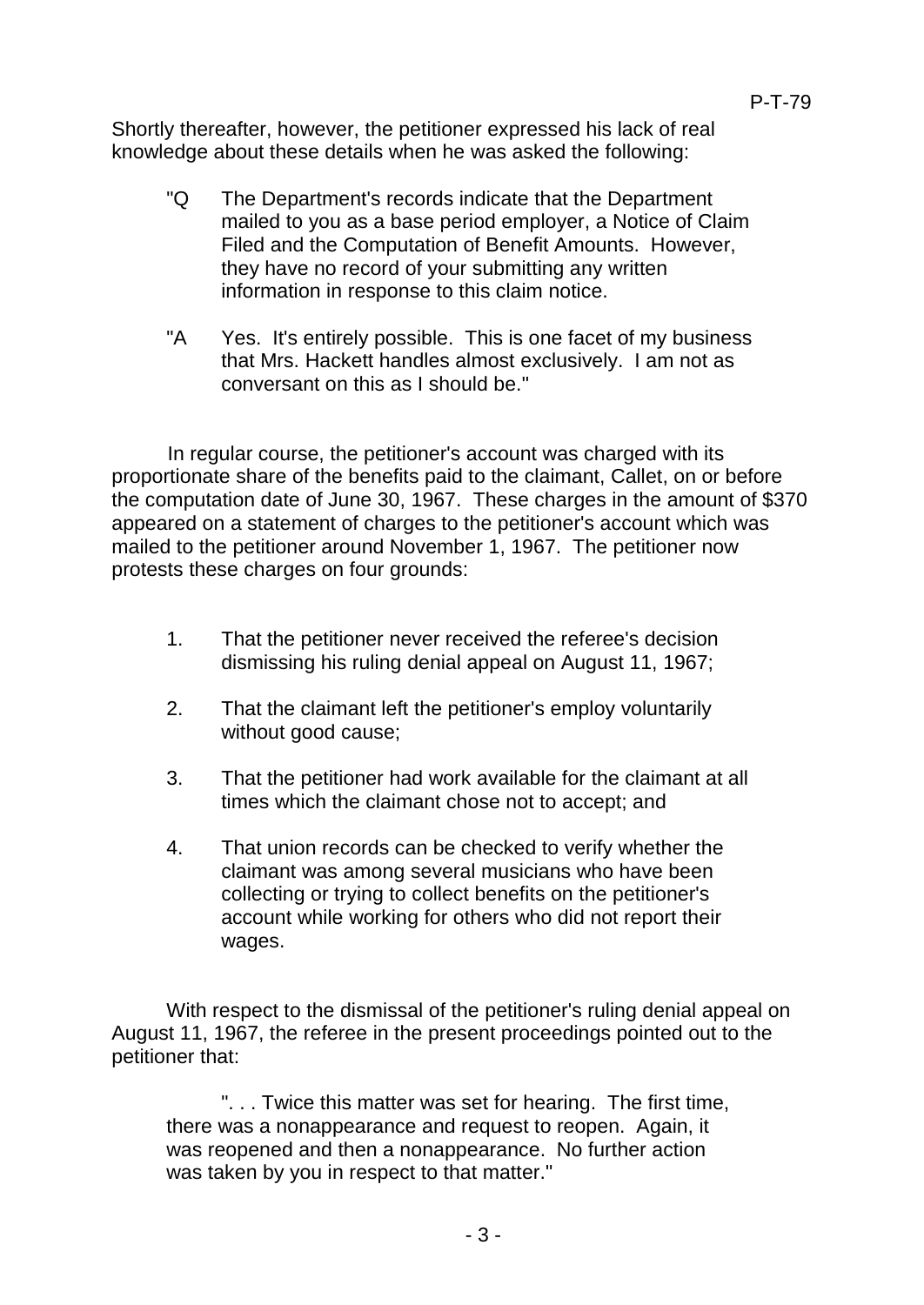To this the petitioner responded and the testimony continued as follows:

- "A I am very sorry. We generally don't operate on that basis. I must apologize because it's just that I've perhaps been too busy at times and details may slip by. Sometimes our offices are extremely busy.
- "Q There is no need for an apology, Mr. Hackett. However, the Department's contention is that you failed to appear at these prior hearings when you were adequately and properly notified.
- "A I am certainly prepared to accept that, Mrs. Devine. I think that perhaps our position is wilfully [sic] weak in this instance. . . ."

At a later point, the referee asked and the petitioner testified:

- "Q So far as you know, were all of these notices which the Department alleges were sent to you, received, Mr. Hackett?
- "A I am sure they must have been. As I say, we have found very little fault. I occasionally find mail either being lost or not delivered and what not. I don't ever recall having established a claim that we did not receive this."

With respect to the termination of the claimant's work for the petitioner, and in regard to the work which the petitioner had available for the claimant, the only evidence presented was the petitioner's testimony that the claimant:

". . . left my employment without any notice of termination or anything else which was perfectly all right because he represented to me that he had a chance to pick up three or four months steady employment; that he would be back in this market when this protected contract was completed. I never heard another word from Callet until the time he applied and appealed for unemployment compensation."

With respect to the musicians who, according to the petitioner, might be falsely trying to collect benefits on his account, the petitioner testified that: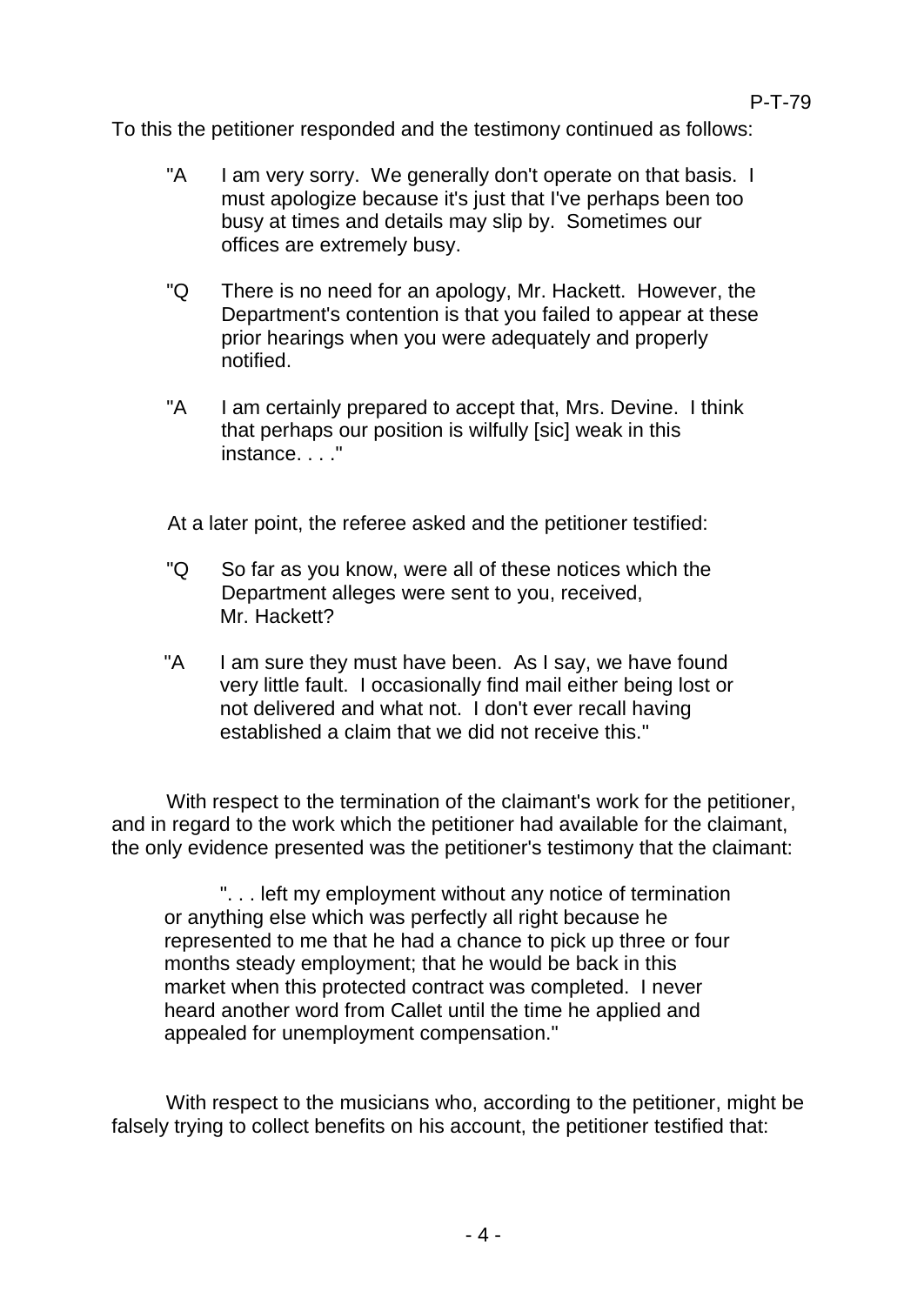". . . In two or three situations, we ran into a thing last year in which there seemed to be fraud perpetrated among some operators at Lake Tahoe. I reported it to the fraud people in Sacramento. They came to see me. They said they had uncovered a tremendous abuse. The final disposition on this I haven't heard. There seem to be some sort of fraudulent effort. And I just happened to stumble into this and sent it to the Department. Immediately, they wanted to know if they could come down and see me, and they came several times and took lengthy depositions."

In his testimony the petitioner identifies certain specific individuals (not including the claimant) as involved in these situations. In connection with Callet's claim he refers to these incidents as "totally unrelated subjects." Nowhere in the record is there any evidence which indicates that the claimant had any connection with either of the individuals identified by the petitioner, or that he was otherwise involved in any similar situation.

The issues presented by this appeal are:

- 1. Whether the petitioner may protest the charges in question, and
- 2. If so, whether a basis for removal of the protested charges has been established.

# REASONS FOR DECISION

# 1. THE RIGHT TO PROTEST UNDER CODE SECTION 1034

Generally speaking, under the provisions of Unemployment Insurance Code section 1034, an employer has a right to protest any item which appears on a statement of charges to his reserve account. In order to exercise this right, the employer must file a written protest with the Department within the limited time prescribed in that section. The protest must set forth the specific grounds upon which it is made.

In Bell-Brook Dairies, Inc. v. Bryant (1950), 35 Cal. 2d 404 at page 405, 218 P. 2d 1 at page 2, our Supreme Court has specifically pointed out that a protest made under (what is now) code section 1034, is not limited in scope to the mere correction of mathematical errors. The employer is afforded a means of contesting charges to his account upon any grounds which indicate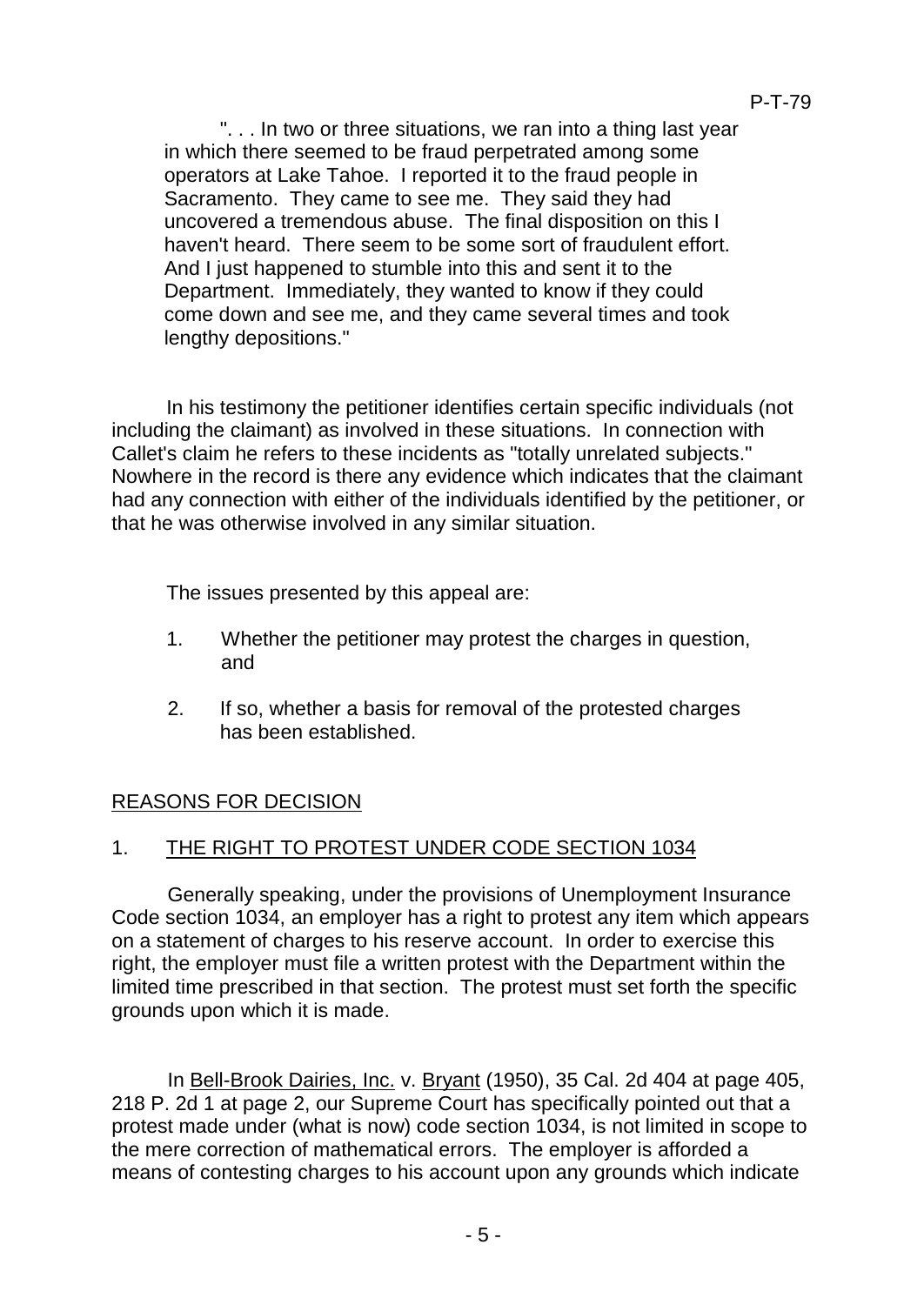that they have been improperly made. The remedies of this section, the court said, are distinct from those afforded to employers under (what are now) code sections 1326 to 1333.

This general right of protest is, however, subject to a very important limitation that is set forth in the third sentence of code section 1034 itself. It applies to every employer who has been duly notified of the filing of a benefit claim, or of a determination of the claimant's eligibility for benefits. If such an employer thereafter fails either to file a timely benefit appeal, or to pursue such an appeal to a successful conclusion, he cannot protest a charge arising out of the claim upon the ground that the claimant was not eligible for the benefit payment. In other words, the duly notified employer must act to contest a claimant's eligibility promptly, so that benefits will not be paid out of public funds to ineligible persons, or even to potentially ineligible ones.

# 2. THE PROTEST BAR OF TAX DECISION NO. 2061

No mention is made in code section 1034 or elsewhere about the effect of a duly notified employer's failure to file and pursue a ruling appeal. However, in our Tax Decision No. 2061, we expressed the opinion (at page 2 of that decision) that an employer who fails to appeal a ruling within the required period of time cannot protest charges to his account resulting from benefits paid. Upon the basis of that decision, the Department contends, and the referee has held, that the petitioner cannot protest the charges in question.

In Tax Decision No. 2061 we pointed out that the opinion we expressed rested on certain statutory language in Unemployment Insurance Act section 39.1 (which in codification became part of code section 1030). In particular, we referred to that portion of act section 39.1 which stated that:

"Appeals may be taken from said rulings in the same manner as appeals from determinations on benefit claims." (Underscoring added)

In retrospect it appears that in arriving at this opinion, we assumed that this statutory reference to the manner of appealing determinations on benefit claims was meant by the legislature to include within its scope, the effect that failing to appeal them would have upon an employer's right at a later time and in another proceeding to protest charges to his account. We apparently overlooked the fact that the manner of appealing was set forth in act section 67 (now code section 1328) while the effect of not appealing was set forth in act section 41.1 (now code section 1034).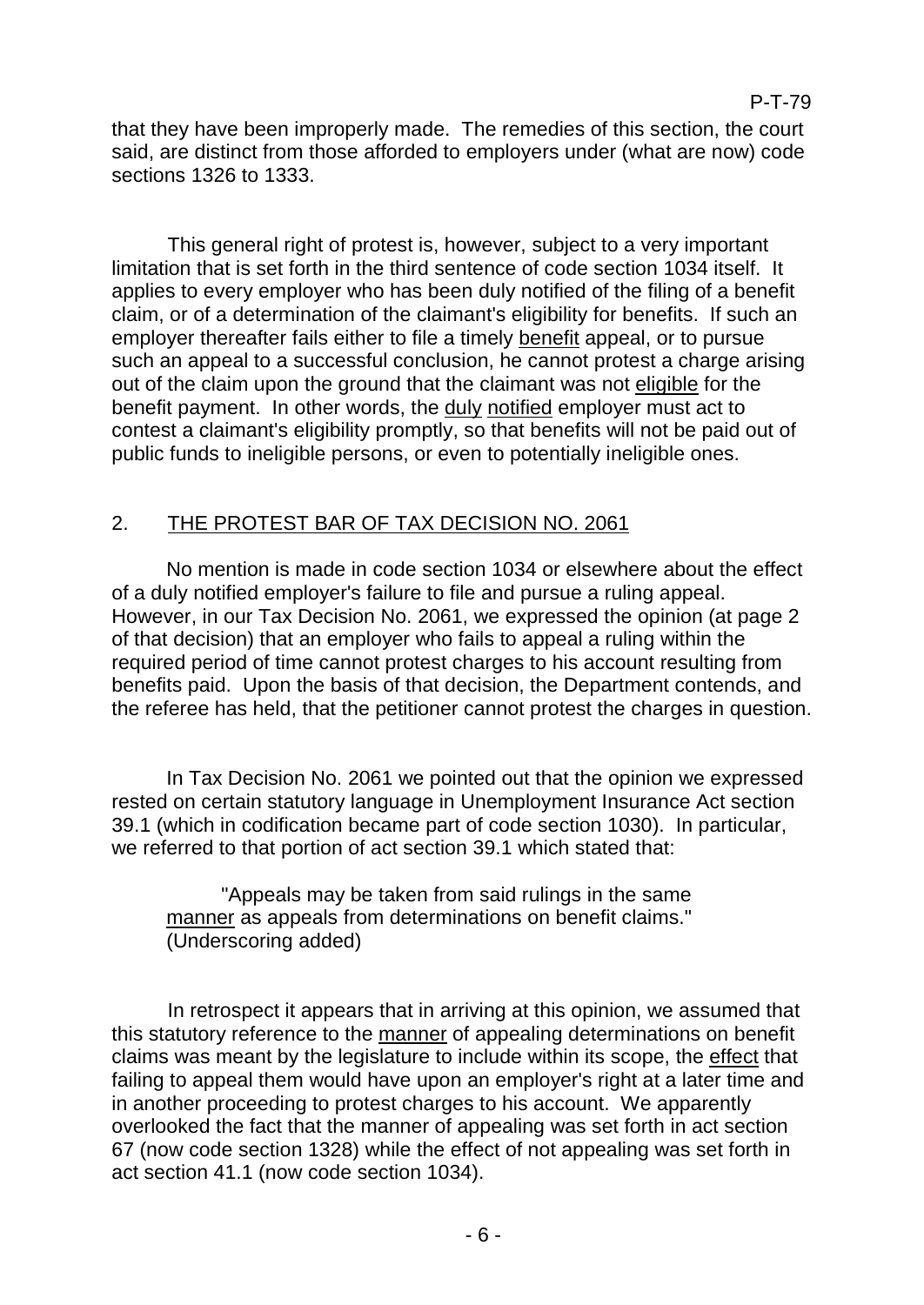It also appears in retrospect that this unexpressed but necessarily implicit assumption is clearly at variance with what our Supreme Court said about these two sections of the act in the Bell-Brook Dairies case supra:

". . . [A]lthough section 41.1 affords a means for contesting charges against an employer's account and recovering overpayments, it is distinct from the remedy provided by section 67 of the act for testing the propriety of benefit payments."

A very similar statement was also made by the Supreme Court in Matson Terminals, Inc. v. California Employment Commission (1944), 24 Cal. 2d 695 at page 701, 151 P. 2d 202 at pages 205 and 206.

From the foregoing, it is clear that the opinion we expressed in Tax Decision No. 2061 does not follow from the statutory language upon which we stated that it rested. If the result reached in that decision be correct, it must be upon other grounds than those therein expressed. This, we think, is reason enough to overrule Tax Decision No. 2061 at this time, and should the decision in this matter require it, to proceed anew to analyze the problem of the effect of an employer's failure to file and pursue a ruling appeal, upon his subsequent right in another proceeding to protest charges to his account.

# 3. DOES CODE SECTION 1034 BAR THE PETITIONER'S PROTEST?

First, however, let us proceed to consider what is the direct effect of the third sentence of code section 1034 upon the petitioner's stated grounds of protest. Are we precluded by the limitations of that sentence from even reviewing his protest on any of those grounds? In this respect, let us consider in order whether the petitioner was duly notified of the filing of the claim; if so,

whether he took the necessary responsive steps promptly to contest the claimant's eligibility for benefits; and, if not, whether he is now protesting the charges in question upon the ground that the claimant was ineligible for the benefit payments that gave rise to them.

# A. WAS THE PETITIONER DULY NOTIFIED OF THE FILING OF THE CLAIM?

In the matter at hand, the petitioner was only a base period employer of the claimant at the time of the filing of the benefit claim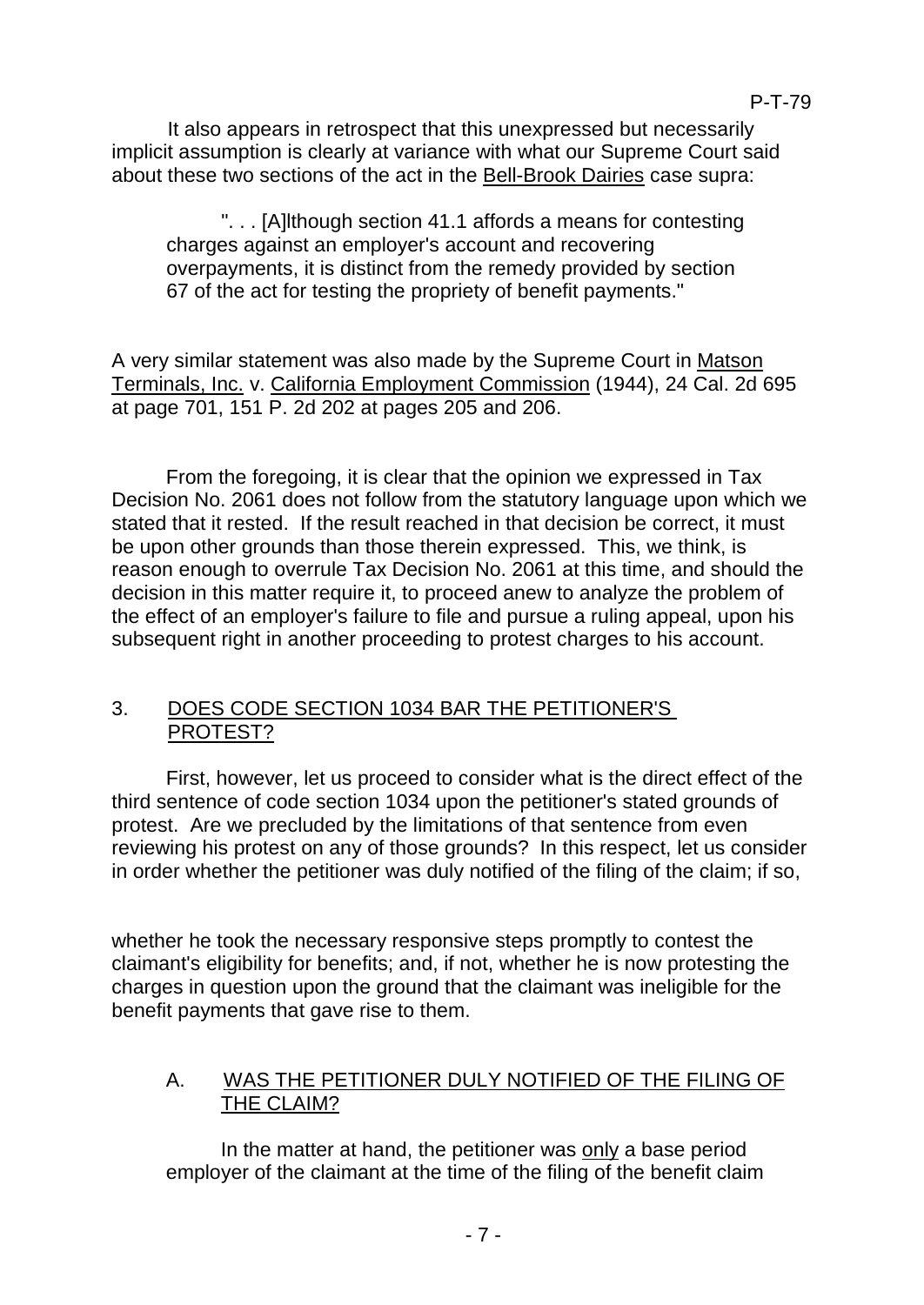under which the protested charges were made. He was not also the claimant's last employer as is sometimes the case. The first notification of the filing of a claim which the code requires to be given to a base period employer who is not also a last employer is the notice of the computation of the claim provided for in code section 1329.

One of the effects of such a notification is to afford an employer an opportunity to contest the claimant's eligibility for benefits, and thereby indirectly to defeat or diminish charges to his reserve account. To avail himself of this opportunity, the employer must furnish information to the Department bearing upon the claimant's eligibility for benefits. This is done under the provisions of code section 1331.

Another effect of such a notification under code section 1329 is to afford the employer an opportunity to become entitled to a ruling under code section 1030(c). Through the medium of such a ruling, an employer's reserve account may be directly relieved under code section 1032 from certain charges arising out of the claim. To avail himself of this opportunity, the employer must furnish timely information to the Department under the provisions of code section 1030(b) in regard to the cause of termination of the claimant's employment by him.

There is also a third effect of notification under code section 1329, with which we need not concern ourselves in this matter except to mention it for the sake of completeness. An employer so notified may protest the accuracy of the computation of the claim. This is done under the provisions of code section 1330.

From the record before us, it clearly appears that the Department did mail notice of the computation of the claim to the petitioner under the provisions of code section 1329 on April 14, 1966, and that it did not receive any response from the petitioner to that notification. The response it did receive was to the notice of recomputation that the Department sent to the petitioner about two months later on June 20, 1966. That response could be a timely submission of information only if the notice of recomputation was the first notice of the filing of the claim which the petitioner actually received.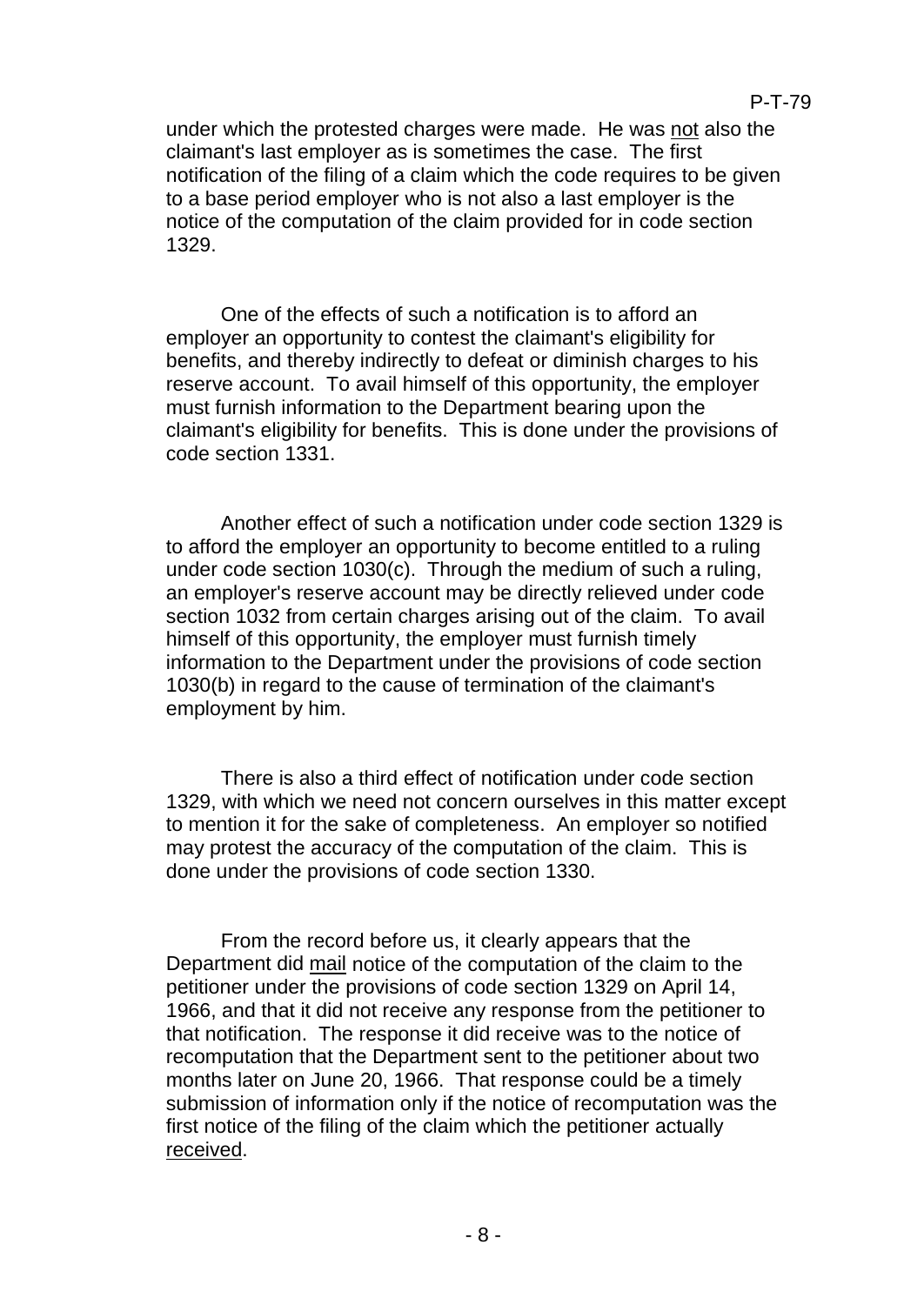The petitioner's testimony in regard to whether he did receive the Department's notice of April 14, 1966, and, if so, as to whether he made a timely response to that notice, is neither clear nor consistent. The truth appears to us to be contained in his reply to the referee's statement as to what the Departmental records showed:

"Yes. It's entirely possible. This is one facet of my business that Mrs. Hackett handles almost exclusively. I am not as conversant on this as I should be."

The petitioner testified at the hearing that he feels that he received all of the notices which the Department alleges it sent to him. We think the natural conclusion to be drawn from the record is that the petitioner did receive the notice of the filing of the claim which the Department mailed to him on April 14, 1966, and that he did not make a timely response to that notification. If so, he was duly notified of the filing of the claim at that time.

### B. DID THE PETITIONER TAKE THE NECESSARY RESPONSIVE STEPS TO CONTEST ELIGIBILITY?

Even, however, if he did not receive this notice, the petitioner cannot contend that he was not an employer duly notified of the filing of the claim after he (admittedly) received the notice of recomputation which the Department mailed to him on June 20, 1966. Accordingly, let us assume for the moment (without holding that such was the case) that this notice of recomputation was actually the first notice of the filing of the claim which the petitioner received. In that event the information submitted by the petitioner in response would be timely, but was it sufficient to entitle him to notice of the determination as to the claimant's eligibility for benefits in accordance with the provisions of code section 1331?

The record does not indicate that the petitioner furnished to the Department in response to the notice mailed to him on June 20, 1966 any information which might affect the claimant's eligibility for benefits. Since the petitioner was not the last employer of the claimant, the information which he did furnish as to the cause of termination of the claimant's employment by him had no disqualifying potential. It related only to the petitioner's right to receive a ruling upon the basis of which his account might be relieved of charges for benefit payments made even to an eligible claimant.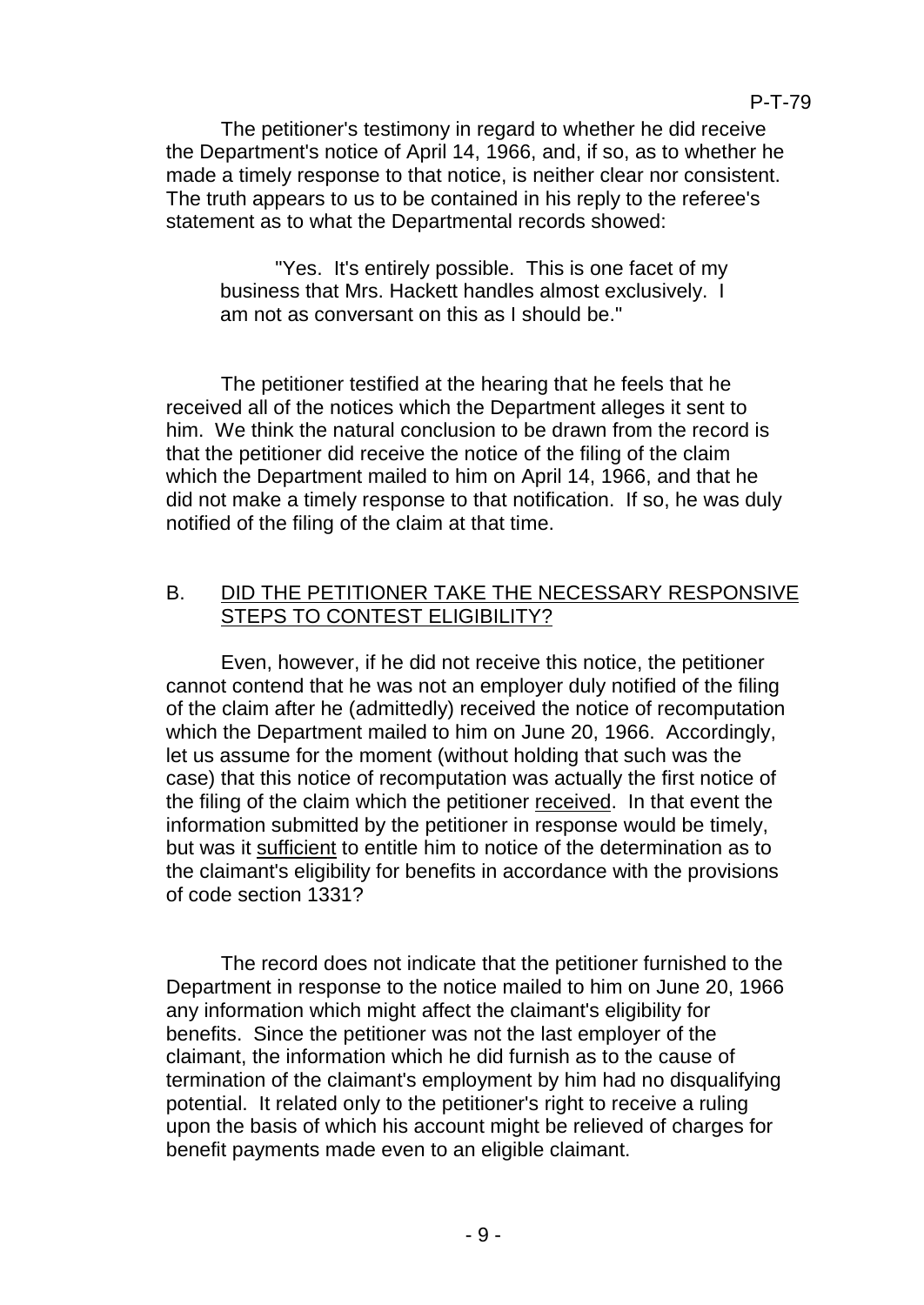Information that the petitioner had work available for the claimant which the claimant chose not to accept might have affected the claimant's eligibility for the benefit payments that produced the charges in question. Under code section 1331, the petitioner was obligated to furnish such information to the Department promptly upon receipt of the notice of computation of the claim. Had he done so, he would have become entitled to receive a notice of determination of the claimant's eligibility, and thus he would have become entitled to appeal such a determination if it were adverse to his interests.

There is no indication in the evidence that any such information was ever furnished to the Department either in response to the notice of computation mailed to the petitioner on April 14, 1966, or in response to the notice of recomputation mailed to the petitioner on June 20, 1966, or at any other time prior to the protest of the charges in question. Under such circumstances, even if the notice of recomputation was the first notice of the filing of the claim which the petitioner received, he cannot now protest the charges in question upon the ground that he had work available for the claimant which the claimant chose not to accept. The attempt here is to state as a ground of protest that the claimant was ineligible for benefit payments. Such a protest is precluded by the express provisions of the third sentence of code section 1034 because, in any event, the petitioner is clearly an employer duly notified of the filing of the claim, who did not contest the claimant's eligibility for benefits in due course after the receipt of such notice.

Information that union records could be checked to verify whether the claimant had been collecting or trying to collect benefits while working for others who did not report his wages might also have had an effect upon the determination of the claimant's eligibility for benefit payments that produced the charges in question. Again, there is no indication in the record now before us that the petitioner ever furnished any such information to the Department prior to his protest of these charges. Accordingly, since the petitioner was a duly notified employer, the third sentence of code section 1034 operates to preclude his right to protest on this ground to the extent that it is his purpose by this protest to show the impropriety of the charges because the claimant was ineligible for the benefit payments.

### C. CAN THE PETITIONER PROTEST ON GROUNDS THAT DO NOT INVOLVE ELIGIBILITY?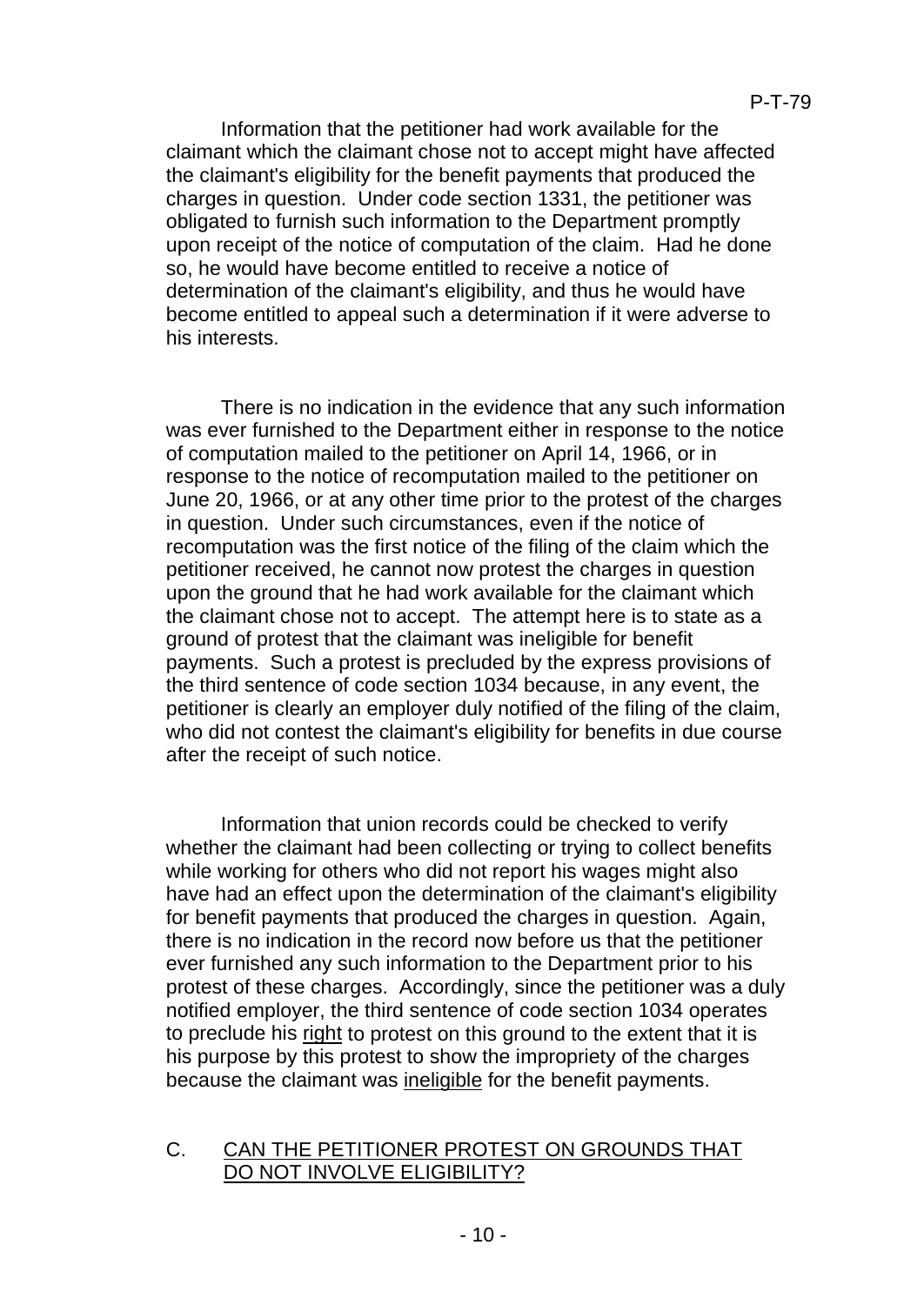There is, however, another aspect to this ground of protest. It carries within it a certain implication that the petitioner is trying to show impropriety in the charges upon the basis that an insufficient investigation was made into the claimant's eligibility for benefits. The third sentence of code section 1034 does not preclude the petitioner's right to protest the charges in question upon the basis of departmental conduct which independently of the claimant's eligibility might make it improper to charge the petitioner's account for the benefits paid.

This brings us, then, to the question as to whether the petitioner may protest the charges in question on the grounds set forth in his petition which do not involve the claimant's eligibility for benefit payments. In particular, is the petitioner precluded from making these other protests if he did not pursue his ruling denial appeal to a successful termination? If not, is there any other reason why he is not entitled to have these protests considered and resolved on their merits?

We have already pointed out the need for analyzing the ruling appeal question anew because of the fundamental error in the reasoning in Tax Decision No. 2061. In such an analysis we may start with the basic proposition that code section 1034 affords an employer a general right to protest any item shown on the statement of charges to his account. As this is a distinct proceeding with a different purpose from other procedures provided for in the Unemployment Insurance Code, there should be no limits placed upon this general protest right except as the code may direct. Bell-Brook Dairies, Inc. v. Bryant (1950), supra, 35 Cal. 2d 404 at page 405, 218 P. 2d 1 at page 2.

The only limit that the code places on an employer's right to protest a charge is in connection with a protest that is made on the ground that the claimant was ineligible for a benefit payment. A ruling, however, even as to the cause of termination of work for a last employer (which is based upon facts having a disqualifying potential), cannot affect a claimant's eligibility for benefits. This is expressly so stated in code section 1031 in the following words:

"No ruling made under section 1030 may constitute a basis for the disqualification of any claimant . . . ."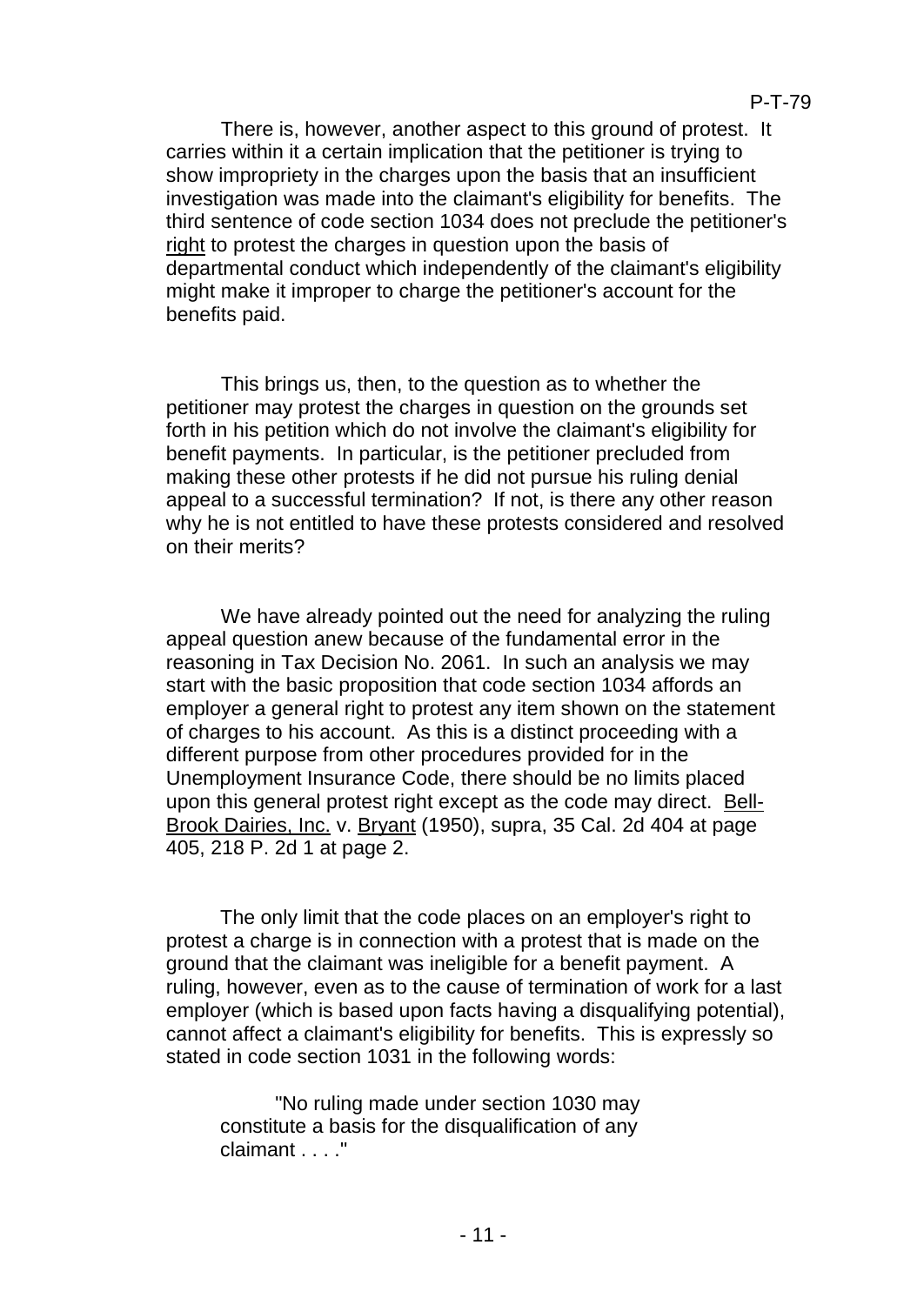This being so, the outcome of a ruling appeal can in no way involve the eligibility of a claimant for benefit payments. That question must be resolved initially by a benefit eligibility determination made by the Department, and ultimately, if necessary, by the final outcome of a benefit eligibility appeal. This is just as true in the case of a last employer as it is in the case of a base period employer who is not also a last employer even though pursuant to code section 1951, a last employer's benefit eligibility and ruling appeals are consolidated for presentation and hearing. They are consolidated because they are based on the same termination facts. Each, however, still presents its own independent issue to be resolved:

- (1) The claimant's eligibility for benefits in the case of the benefit eligibility appeal, and
- (2) The employer's right to have his account relieved of chargeability for benefits paid in the case of the ruling appeal.

It is, of course, much easier to see the separate character of these two appeals when the employer involved is a base period employer who is not also a last employer of the claimant. In that situation, there is not likely to be any consolidation of appeals because the eligibility of the claimant depends upon entirely different facts from those that determine the employer's right to relief of his reserve account from chargeability for benefits paid. It is also easier in that situation to recognize that the outcome of an appeal which cannot affect a claimant's eligibility, is irrelevant in considering the question as to whether a ground of protest is barred because it is based upon the claimant's ineligibility.

It may be well to point out at this particular juncture that this irrelevance extends only to the limitation on the employer's right to protest. This does not mean that an employer's failure to file and pursue a ruling appeal is without relevance in connection with the consideration of the merits of his protest. Such a failure may have a very direct bearing upon the merits of an employer's protest, but the consideration of it for this relevant purpose should come only after clear recognition of its irrelevance in connection with any question pertaining to the employer's right to protest.

In our opinion, the limitation of the third sentence of code section 1034 on an employer's right to protest, applies only to his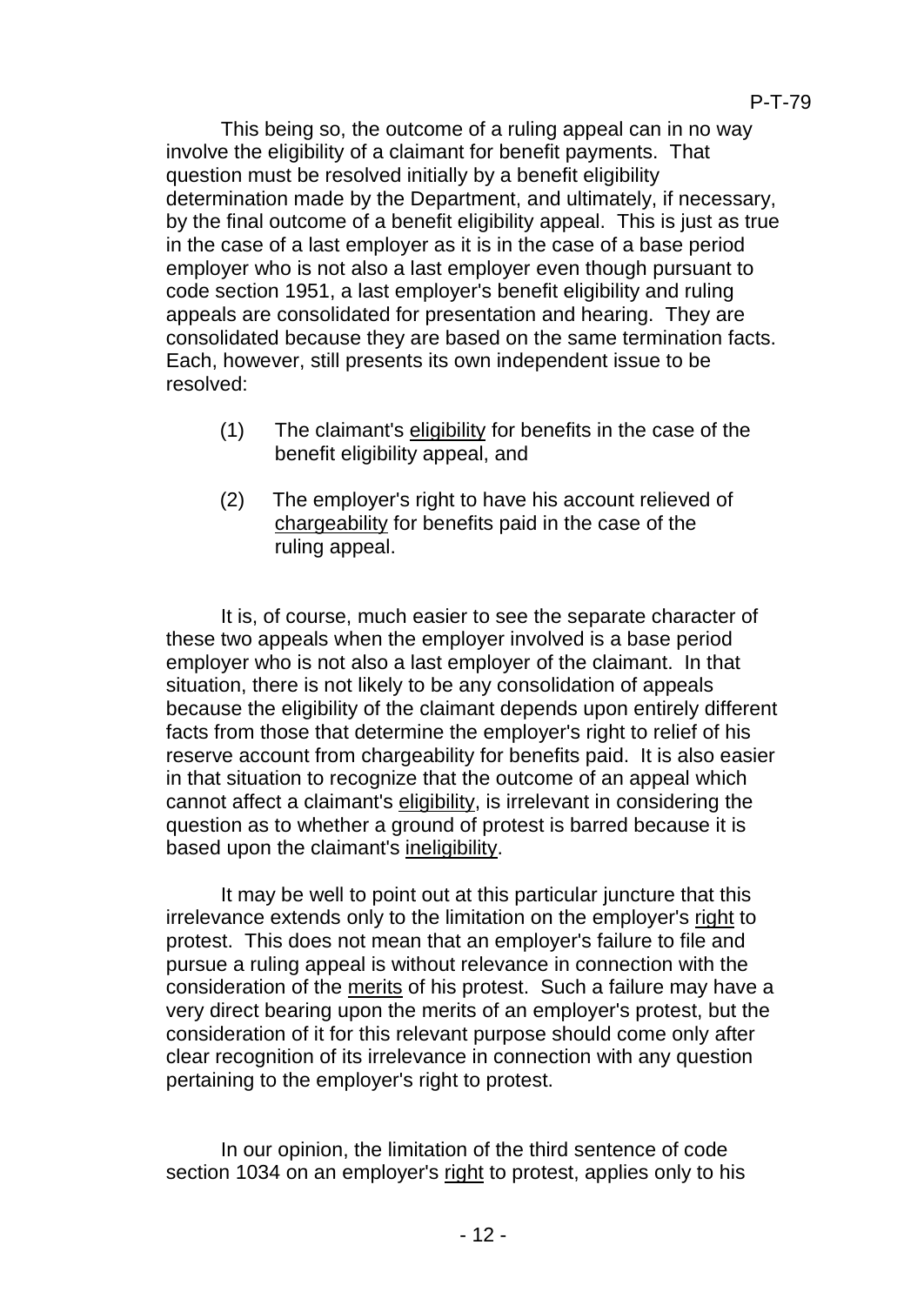benefit eligibility appeal. It does not apply to his ruling appeal as well, even when these two appeals are consolidated for hearing and presentation. The outcome of the benefit eligibility appeal is pertinent to the limitation of his protest right. The outcome of the ruling appeal is irrelevant to it.

# 4. THE MERITS OF THE PETITIONER'S PROTEST

We can find no other provision of the code under which an employer's failure to file and pursue a ruling appeal bars his right to protest a charge under code section 1034. Accordingly, we must hold that except for and to the extent that petitioner's grounds of protest involve the eligibility of the claimant for benefit payments, they must be fully considered and resolved on their merits in these proceedings. Those merits, however, involve the showing of some basis that justifies the removal of the protested charges.

For this purpose, a showing that the claimant in question voluntarily left his work for the petitioner without good cause is not sufficient. This ground of protest, in itself, does not establish that there was anything improper about the making of the charge. An employer's account may be properly and correctly charged for benefits paid to a claimant who actually did leave his work for the protesting employer voluntarily and without good cause.

The petitioner here was a base period employer of the claimant. Normally, in accordance with the provisions of code section 1026, the Department must charge the account of a base period employer with his proper proportion of benefits paid unless there is some authority shown for not doing so. Authority for not charging an employer's account upon the basis of the cause of termination of employment is usually found under the provisions of code section 1032.

# A. ENTITLEMENT TO RELIEF FROM THE CHARGE UNDER CODE SECTION 1032?

As applied to the matter at hand, code section 1032 relieves an employer's account from chargeability for benefits paid after termination of employment based on wages earned prior to termination:

(1) If it is ruled that the claimant left the employer's employ voluntarily without good cause, UNLESS: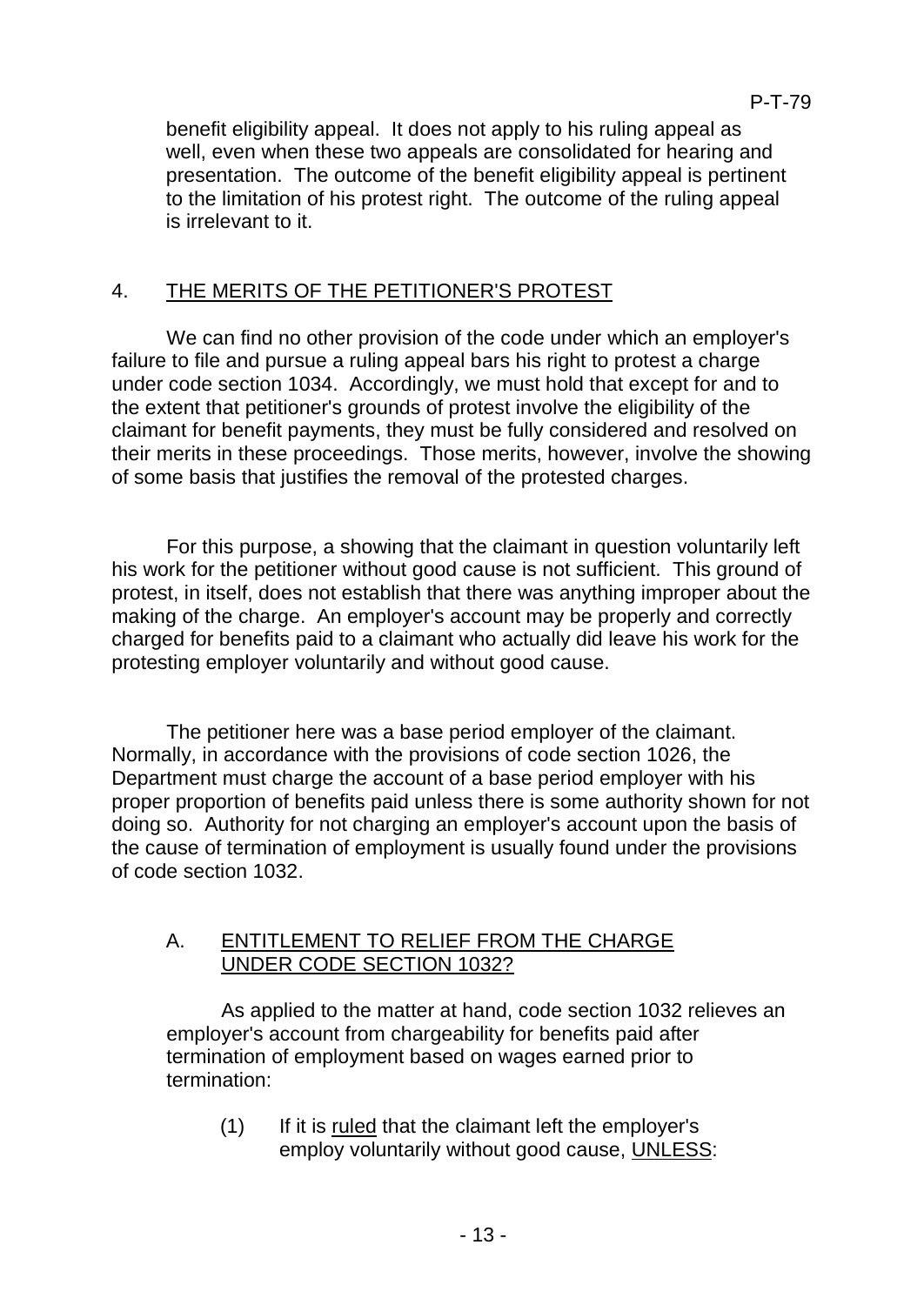- (2) the employer failed to furnish the information specified in code section 1030
- (3) within the time limit prescribed in that section.

This three-point proof is essential in order to show a right to relief from charges under code section 1032. The showing of such a right with respect to a specific charge that has been made to an employer's account establishes that the charge is improper. Its impropriety then becomes the basis for its removal under code section 1034, if it has been properly protested.

Has the petitioner established that the charges in question are improper because he was entitled to have been relieved of them under the provisions of code section 1032? The only element of the three-point proof that is clearly established is that the petitioner did furnish information of the type specified in code section 1030 to the Department. That he did so within the time limit prescribed in that section is subject to grave doubt, and the natural conclusion to be drawn from the record is that he did not.

However, we do not really need to decide this point about the timeliness of the petitioner's furnishing of information because there is still a third point to the proof which must be, and clearly has not been, shown. At no time has it ever been ruled that the claimant left the petitioner's employ voluntarily without good cause. Again, it should be noted here that the essential point is not whether the claimant did, in fact, so leave, but whether the Department has ever ruled that he so left.

In this connection, we do not yet take into account why the petitioner did not obtain the essential ruling. We will do so in due course because it is always possible that the explanation as to why a ruling was not obtained may be reflective of impropriety in the making of a charge. Any such impropriety, however, rests upon some basis other than a right to have been relieved of the charges under the provisions of code section 1032, and its discussion at this moment would only tend to confuse the proper understanding of that right.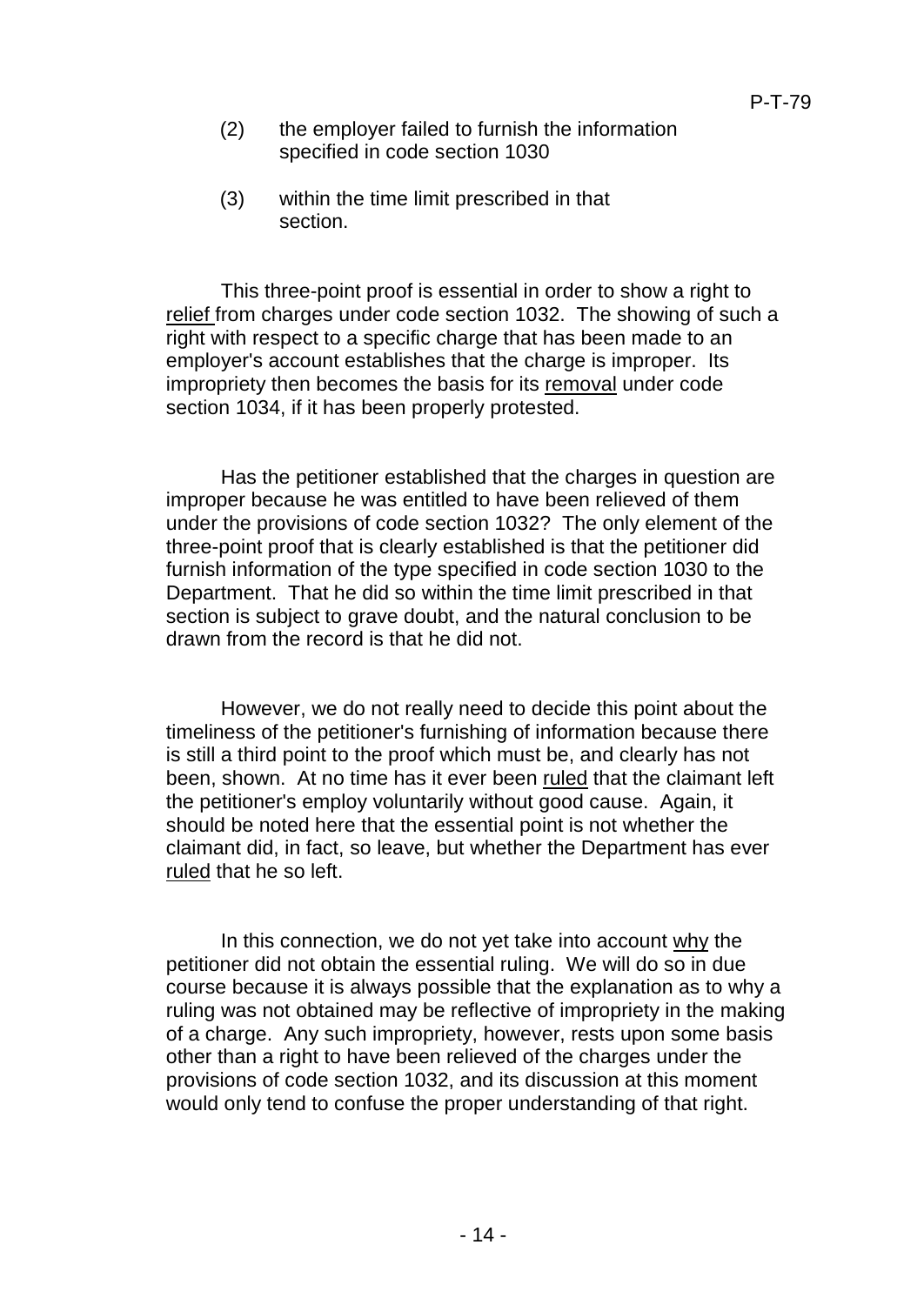Accordingly, at this time, we consider only the fact that the petitioner has never obtained the essential ruling. Without it, he does not establish that he had a right to be relieved of charges under code section 1032. Without such a right, no impropriety in the making of the charge on that basis is shown.

# B. ENTITLEMENT TO RELIEF FROM THE CHARGE UNDER CODE SECTION 1380

There are, of course, sections of the code other than code section 1032 under which authority may be found for not charging an employer's account with benefits paid. In this regard mention may be made of code sections 1032.5, 1335, 1338, 1380, 2603, and 3702. Examination of each of these sections, however, quickly discloses that except for code section 1380 they all relate to situations so clearly different from those raised by the petitioner in his grounds of protest as to require no further discussion.

Code section 1380, particularly its second sentence, merits some comment. That sentence states that:

"An employer's experience rating account shall not be charged with any benefits erroneously or unlawfully paid."

A review of the history of this provision reveals that it probably has always been implicit in the charging requirements of code section 1026 and its predecessor act section 41; that only benefit payments which were correctly and lawfully made were to be so charged to an employer's reserve account; and that erroneous or unlawful payments were not within the scope of the charging mandate. However, when act section 64 was added to the law in 1943, its provisions against the recoupment of certain overpayments might have been construed as authorizing or permitting an employer's account to be charged with them. Apparently, to avoid this, the legislature placed the following explicit proviso at the end of act section 64:

". . . provided further nothing herein contained shall be construed as authorizing or permitting the commission to charge to any employer's account any benefits erroneously or unlawfully paid."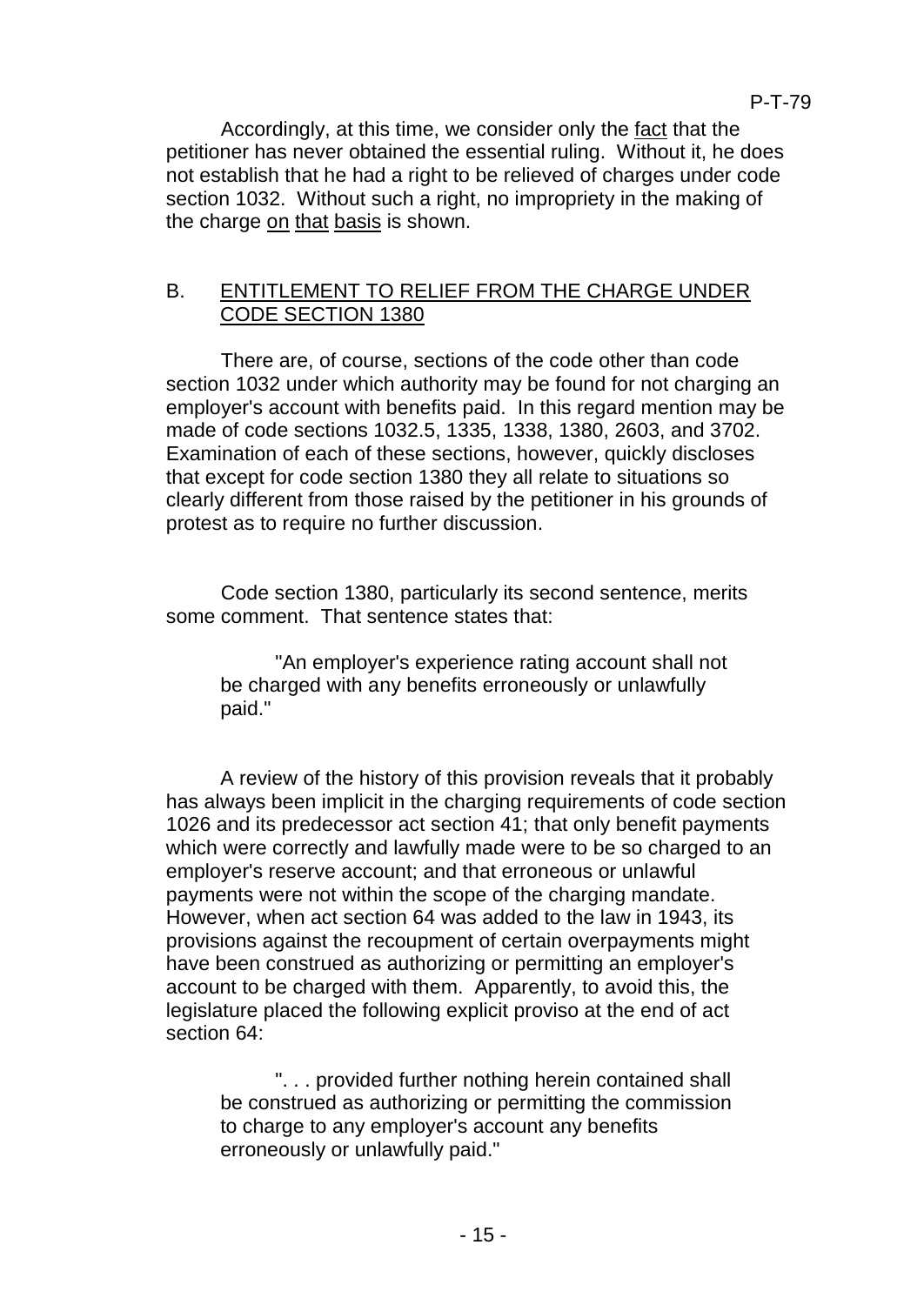Thus in connection with overpayments, the legislature made explicit a provision which we believe has always been implicit in code section 1026 and its predecessor act section 41. There is nothing in the subsequent history of the rephrasing of the above provision into its present text and its codification into code section 1380 that appears to have been intended to alter its original meaning. It is, we think, only an explicit statement in regard to problems arising out of overpayments, of what has always been implicit in code section 1026 itself in regard to any situation to which that section applies.

In order to show that a charge was improperly made because the employer was entitled to have been relieved of it under the provisions of code section 1380, the petitioner must establish that the benefits upon which the charge is based were erroneously or unlawfully paid to the claimant. Under most circumstances, proof of the claimant's ineligibility for the benefits establishes that the payment was erroneous or unlawful. However, as we have already pointed out, most employers are precluded by the third sentence of code section 1034 from protesting a charge upon the ground that the claimant was ineligible for a benefit payment.

Those employers who are not so precluded are in a position to contest the claimant's eligibility directly in a charge protest proceeding. This is a way in which such an employer may establish that under the circumstances the benefits were erroneously or unlawfully paid to the claimant, and that accordingly, the employer was entitled to have been relieved of them. In this way, such an employer shows the impropriety of the charge which becomes the basis for its removal in these proceedings.

The petitioner, however, for reasons that we have already fully discussed, is an employer who is precluded by the third sentence of code section 1034 from protesting the charges in question upon the ground that the claimant was ineligible for the benefit payments. Accordingly, in these proceedings he cannot now initiate a question as to the claimant's eligibility for benefits as a basis for contending that the benefit payments were erroneous or unlawful. He is limited to the showing of what has already been established in regard to the claimant's eligibility by prior administrative or judicial determinations of that question.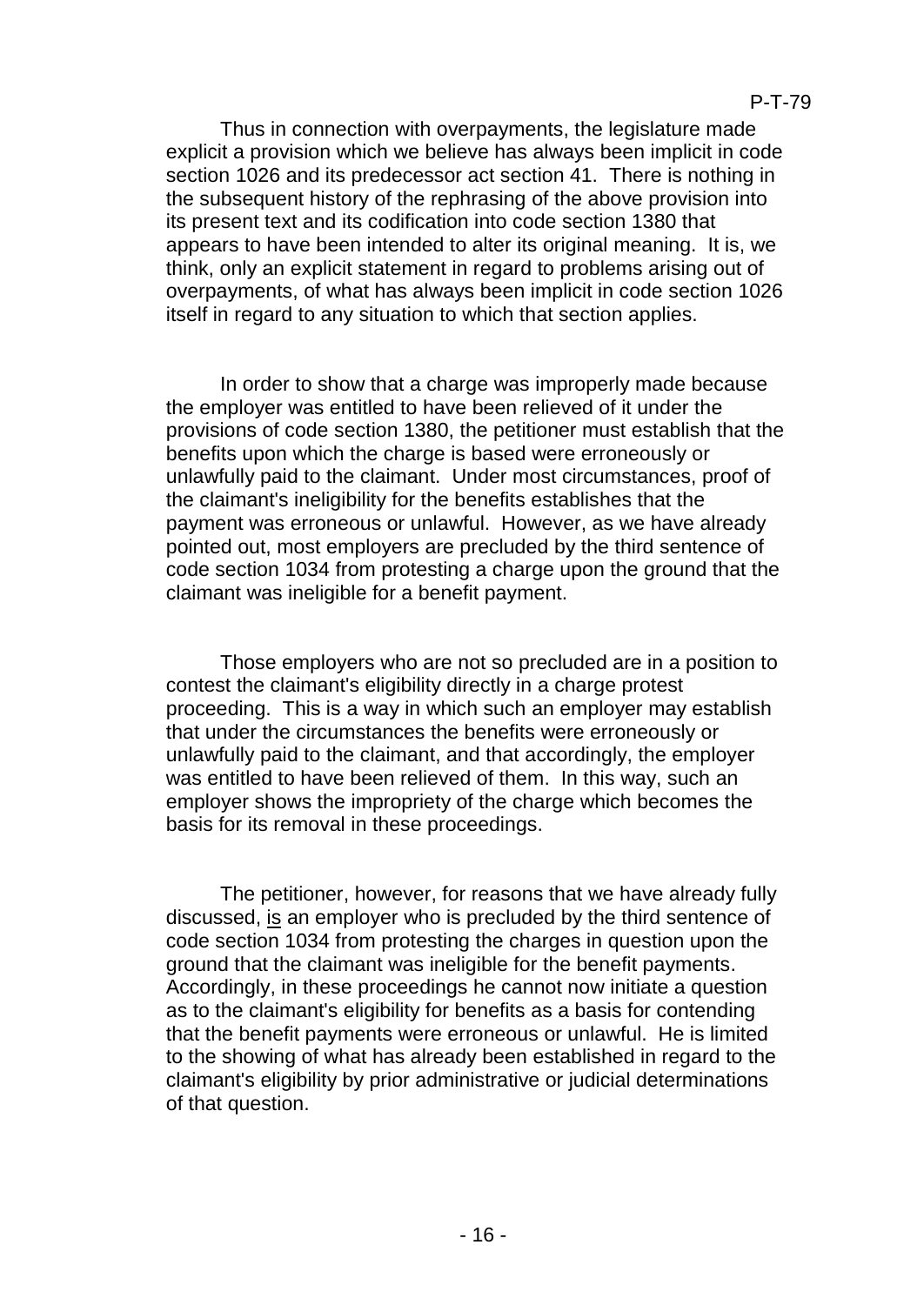If the petitioner were to show that the benefits which gave rise to the charges under protest were paid to a claimant whose ineligibility to receive them has been so established, he might thereby show the necessary error or unlawfulness of the payments that would entitle him to have been relieved of the charges for them under code section 1380. In this way he could show that the charges are improper. Upon such a showing he would be entitled to have them removed from his account in this proceeding.

His showing would be sufficient even if the ineligibility of the claimant was so established after the benefits were paid, and irrespective of whether or not they were ever recovered. Sometimes claimants are overpaid benefits, but under the special circumstances described in code section 1375, they are, in the interests of equity and good conscience, not required to repay them. Since, however, such benefits have been erroneously or unlawfully paid, the employer is still entitled to be relieved of chargeability for them under the provisions of the second sentence of code section 1380.

For the sake of clarity, though, we should distinguish here certain benefit payments made in accordance with code sections 1335 and 1338. These are correctly paid to the claimant, and regardless of the outcome of any further appeal, he is lawfully entitled to retain them under the first sentence of code section 1380. Since these payments are not erroneous or unlawful, they do not come within the scope of the second sentence of code section 1380, but the employer is specifically entitled to be relieved of chargeability for them under the conditions set forth in the provisions of code section 1335 or 1338.

There is no evidence in the record of the proceedings now before us of any prior administrative or judicial determination to the effect that the claimant was ineligible for the benefit payments that gave rise to the protested charges. Nor is there any evidence in this record indicating any basis other than the claimant's ineligibility which might be urged to show that the benefit payments were erroneous or unlawful. Since the petitioner is precluded from initiating any eligibility question in these proceedings, we must hold that he has not shown any right to have been relieved of the charges in question under code section 1380, and that accordingly, he has not shown any impropriety in the protested charges on that basis.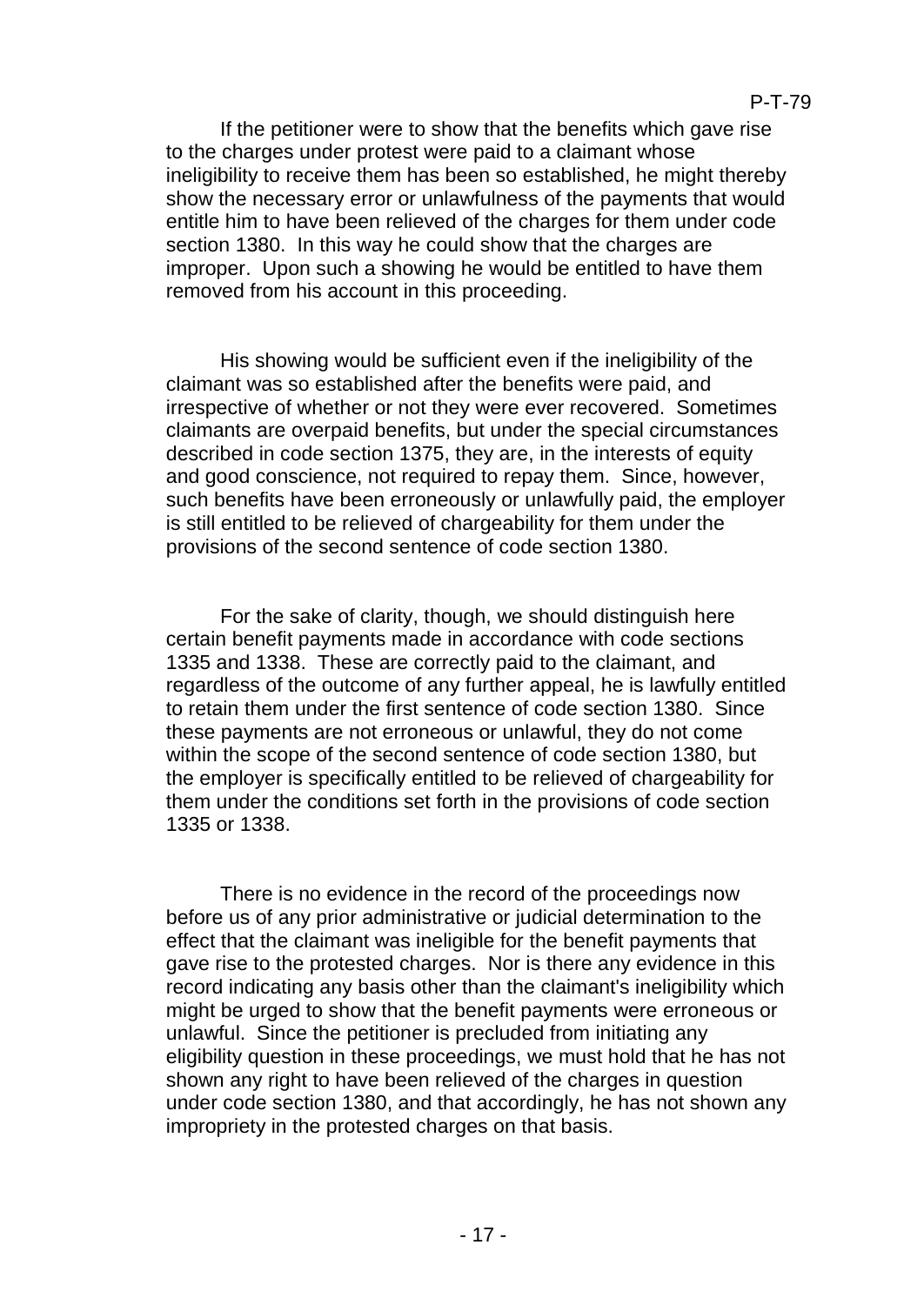### C. ENTITLEMENT TO RELIEF FROM THE CHARGE ON EQUITABLE PRINCIPLES?

There is still another basis upon which a charge to an employer's account may be found to have been improperly made. This basis should be distinguished from those which we have already discussed in which the impropriety of the charge is established by showing that the petitioner should have been relieved of it under some specific code section. This basis is one upon which the petitioner establishes his right to the removal of the charge because it is improper in accordance with equitable principles.

For example, it may happen that an employer does not receive notice of some administrative action, of which the code requires that he be notified, because the administrative agency has omitted to send the notice to him. Through lack of such notice, the employer can lose opportunities to take timely responsive action for the protection of his reserve account. Under such circumstances, is it equitable to charge the employer's account even if the benefit payments were lawfully paid to the claimant, where the omission of the public agency in the performance of its official duty was the cause of the employer's predicament?

This depends upon whether the employer's position has been jeopardized by the omission of the required notice. If equivalent opportunities to protect his account from charges are still available to the employer in the protest of charge proceeding, no real harm has been done to him by the omission. Equity requires, however, that his opportunities at this late date be in all respects the true equivalent of those which he would have had earlier had he received proper notice.

For instance, the availability of a like procedural opportunity is not always the equitable equivalent in terms of substance. The employer's ability to present his case may have been diminished by the lapse of time. His ability to alter the course of past events is gone forever!

In this latter respect it should be noted that one of the opportunities available to an employer who has been properly notified of the filing of a claim is the opportunity, while benefits are being claimed, to offer the claimant suitable work. Such action on the part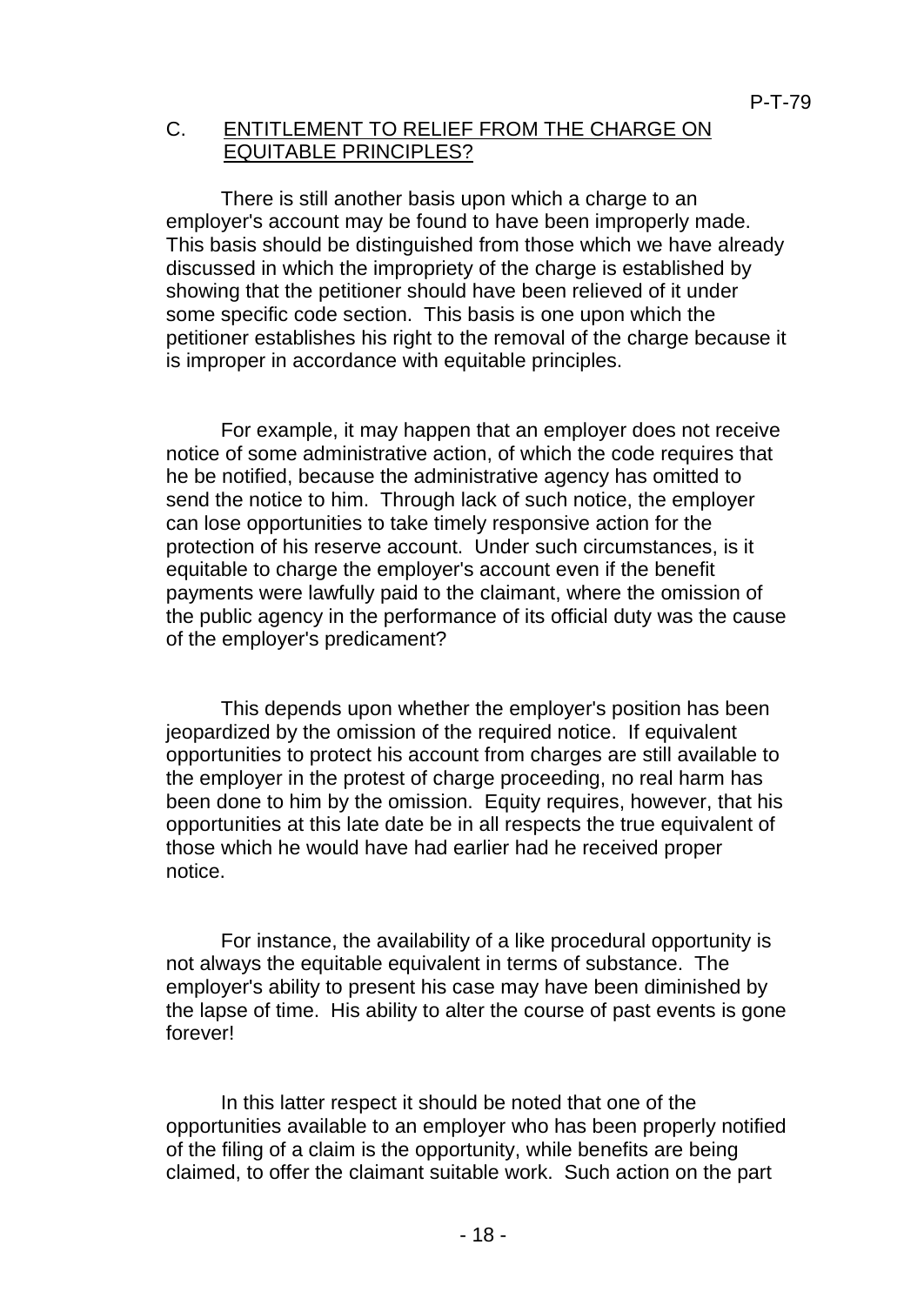of the employer removes the claimant from the ranks of the unemployed if the claimant accepts the offer, or it removes him from the ranks of those eligible for benefits if he refuses the offer without good cause. The mere loss of this opportunity through the failure of the administrative agency to perform its official duty creates a strong equity in favor of complete removal of the protested charges from the employer's account without further showing.

At least this has been the view which the California Supreme Court has adopted in a series of 28 related cases, the lead one of which is Bell-Brook Dairies, Inc. v. Bryant (1950), supra. 35 Cal. 2d 404 at pages 407 and 408, 218 P. 2d 1 at page 3. (See also 35 Cal. 2d pages 897 through 910, 218 P. 2d pages 4 through 10.) The application of equitable principles is, of course, individual to each situation. We think, however, that the Supreme Court has clearly indicated that a failure to perform official duty which results in this type of loss of opportunity to defeat or diminish charges is, in itself, a proper basis for equitable relief by way of removal of the protested charges without further showing in regard to the claimant's entitlement to benefits.

One of the petitioner's grounds of protest in these proceedings is that he never received the referee's decision dismissing his ruling denial appeal on August 11, 1967. The implication of this protest is that by such an occurrence he was deprived of an opportunity that he might otherwise have had (through successive steps) of obtaining a ruling that would have relieved his account of the protested charges under code section 1032. The deprivation of such an opportunity through a failure in the performance of an official duty could raise a question as to the petitioner's right to relief on the basis of equitable principles.

There is, however, no evidence in the record before us that will support a finding that there was any such failure in the performance of official duty. The petitioner, himself, stated at the referee's hearing that he felt sure he had received all of the notices which the Department had alleged were sent to him. These included the referee's decision notifying the petitioner of the dismissal of his ruling denial appeal.

This evidence is in full accord with the presumptions of Evidence Code sections 641 and 664. Upon the basis of this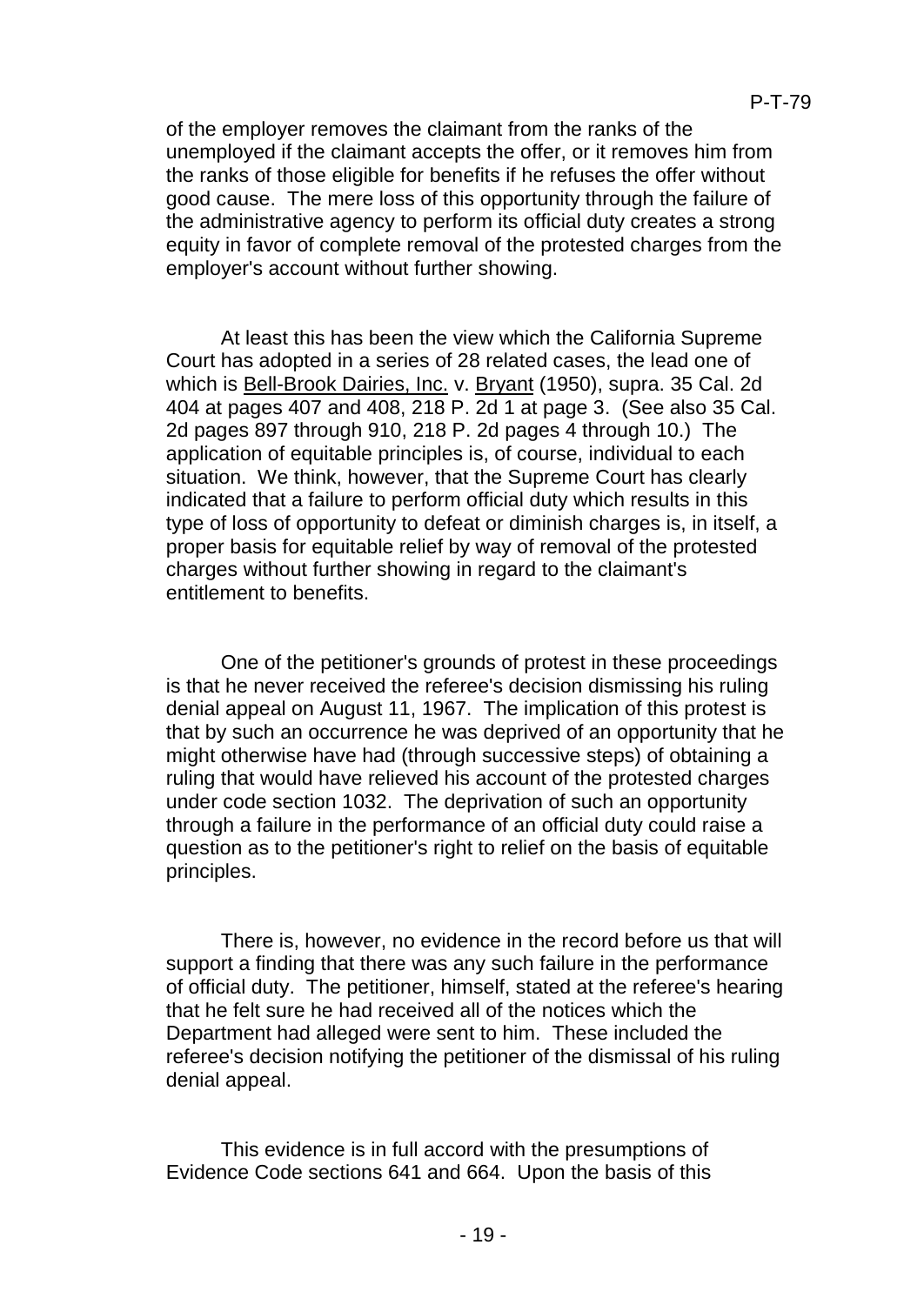evidence and these presumptions, we find that the referee's decision was mailed to the petitioner and received by him, and that there was no failure in the regular performance of any official duty in connection therewith. Accordingly, the petitioner has not established entitlement to any relief in this respect upon the basis of equitable principles. General Machinery and Supply Company v. California Employment Stabilization Commission (1947), 80 Cal. App. 2d 742 at page 744, 182 P. 2d 249 at pages 249 and 250.

We have already spoken to some extent about the petitioner's protest on the ground that union records could be checked to verify whether the claimant had been collecting or trying to collect benefits while working for others who did not report his wages. We have pointed out why we are barred by the third sentence of code section 1034 from considering this protest to the extent that its purpose is to show the impropriety of the charges by contesting the eligibility of the claimant for the benefit payments. We are, however, obligated to review this protest to the extent that it attempts to show that irrespective of the claimant's eligibility for the benefit payments, it was improper on equitable principles to charge them to the petitioner's account because an insufficient investigation was made into the claimant's eligibility to receive them.

What constitutes a sufficient investigation of a claim is, of course, something that will vary in accordance with circumstances. One of these circumstances is the information in the possession of the Department, particularly the information furnished by the employer. Normally, we do not think that investigation of each claim to the extent that would be indicated by the petitioner's protest is necessary in order that it be considered sufficient.

We note from the petitioner's own testimony that when information furnished to the Department warrants intensive investigation it receives such. Apparently, however, there was nothing in the information which the petitioner furnished to the Department in connection with certain other claimants to warrant such an investigation of the claimant, Callet. Petitioner, himself, stated that these were "totally unrelated subjects" to Callet.

Moreover, the evidence does not exclude the possibility that even Callet may have been so investigated by the Department. The protest is merely in terms that such investigation could indicate